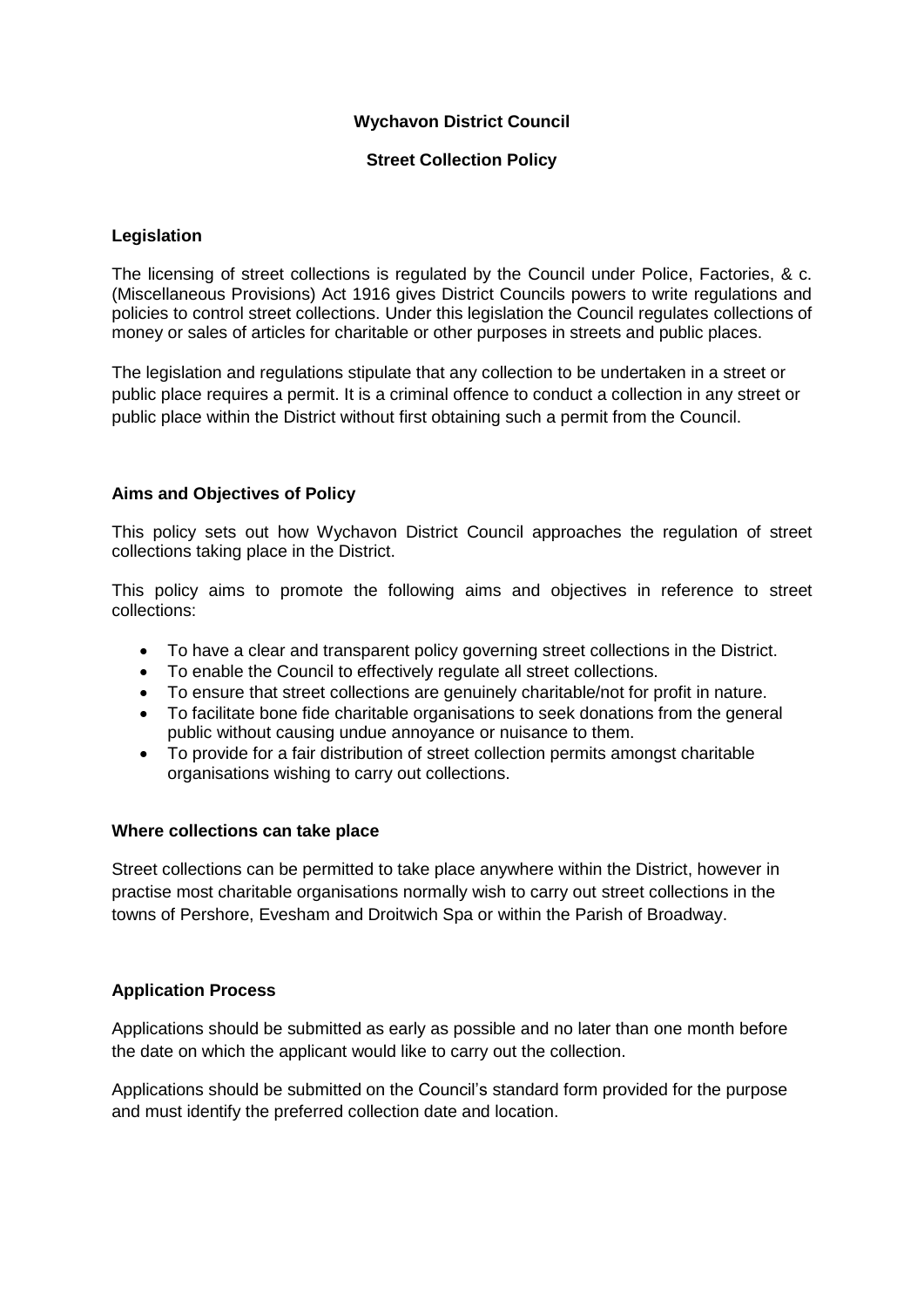Applications are considered on a "first come, first served" basis. Therefore organisers of street collections are encouraged to check if a preferred collection date is available before submitting an application.

Applications should be accompanied by a covering letter from the person organising the collection confirming that the charitable organisation concerned has given them authorisation to make the application to collect on their behalf.

Applications should also be accompanied by details of what the money collected by the charitable organisation is used for and what percentage of the money goes directly to the charitable organisation. This can include leaflets and any promotional information produced by the charitable organisation.

No fee is payable to apply for a permit to carry out a street collection.

# **Criteria for Granting Permit / Licence**

An application for a permit will normally be granted by officers providing the application meets the following criteria:

- The collection is being made on behalf of a bone fide registered charity.
- The collection is to take place in one or more of the following: Pershore, Evesham, Droitwich Spa and/or Broadway.
- The collection is to take place on a Saturday.
- No other collection has permitted to take place in the relevant town or parishes on the same day.
- The relevant charity has not already been granted a permit to carry out a collection in the relevant town or parish during the same calendar year.
- The collection will last no longer than one day.
- The collector has submitted their latest financial returns for previous collections in accordance with the Council's Street Collection Regulations, and such returns have been deemed to be satisfactory.

The relevant Town or Parish Council will be notified of all street collection permits granted in respect of collections taking place in their area.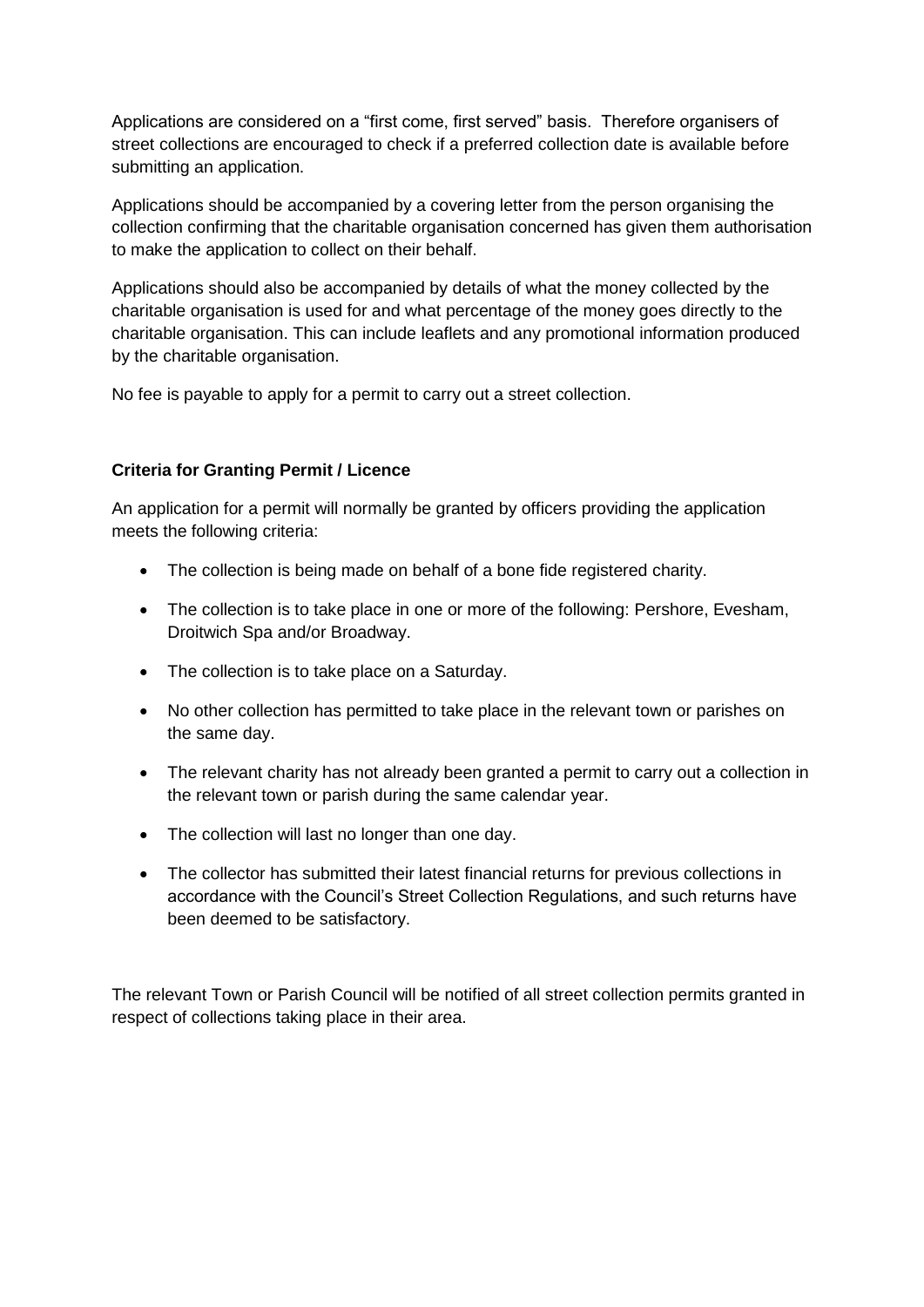# **Consultation Arrangements on Applications Outside Policy**

If an application for a collection falls outside of the criteria above, the Council will consult the relevant Town or Parish Council on the application.

For example, if the charitable collection is proposed to take place on a day other than a Saturday, last longer than one day or take place outside of Pershore, Evesham, Droitwich or Broadway, then consultation with the relevant Town or Parish Councils will take place.

If the relevant Town or Parish Council does not object to the application being granted, a permit will be issued.

If the relevant Town or Parish Council objects to the application being granted, the application will be referred to the Licensing Committee for determination.

## **Licensing Committee Decisions**

The Licensing Committee will consider the application and any objections received and will decide whether to grant or refuse the application.

Each application will be considered on its own merits and with a view to promoting the aims and objectives contained within this policy.

Reasons will be given for any decision taken by the Licensing Committee.

## **Appeals**

There is no direct right of appeal against a decision to refuse an application for a permit to carry out a street collection. An aggrieved applicant can however consider applying for Judicial Review of the decision.

## **Street Collection Regulations**

Those granted a permit to carry out a street collection are required to comply with the Councils Regulations for the Control of Street Collections which are reproduced at Annex A to this Policy.

## **Direct Debit Collections**

Collections in the street that involve the soliciting of direct debit donations on behalf of charitable organisations are not regulated under current legislation.

However the Council may consider entering into voluntary site management agreements with the Public Fundraising Regulatory Association (PFRA) to control this form of fundraising if it is shown to be causing significant concern within parts of the District.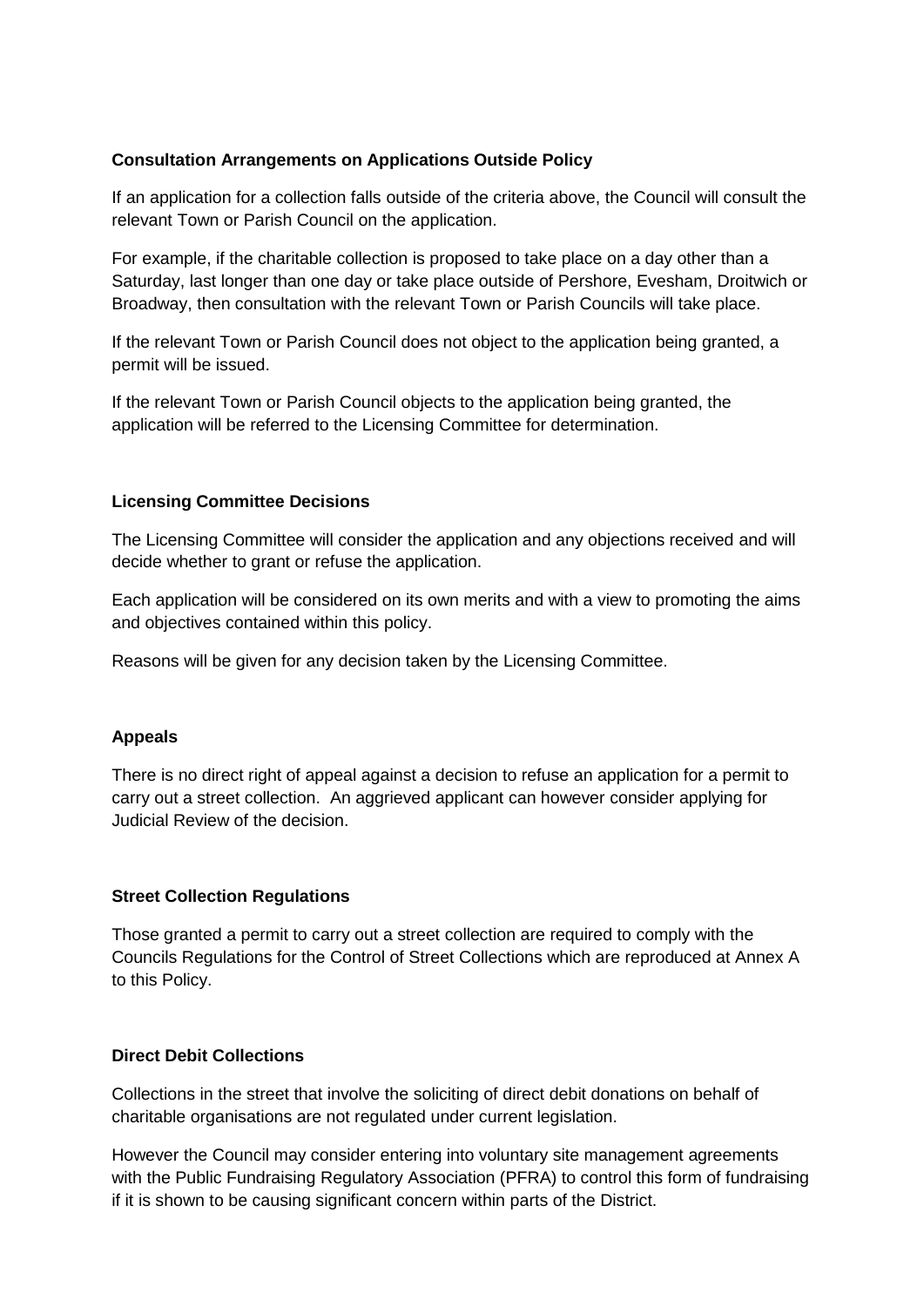# **Wychavon District Council Street Collection Regulations**

1. In these Regulations, unless the context otherwise requires:-

**"the licensing authority"** means the Wychavon District Council;

**"collections"** means a collection of money or a sale of articles for the benefit of charitable or other purposes and the word **"collector"** shall be construed accordingly;

**"promoter"** means a person who causes others to act as collectors;

**"permit"** means a permit for a collection;

**"contributor"** means a person who contributes to a collection and includes a purchaser of articles for sale for the benefit of charitable or other purposes;

**"collecting box"** means a box or other receptacle for the reception of money from contributors.

- 2. No collection, other than a collection taken at a meeting in the open air, shall be made in any street or public place within the Wychavon District unless a promoter shall have obtained a permit from the licensing authority.
- 3. Application for a permit shall be made in writing not later than one month before the date on which it is proposed to make the collection provided that the licensing authority may reduce the period of one month if satisfied that there are special reasons for so doing.
- 4. No collection shall be made except upon the day and between the hours stated in the permit.
- 5. The licensing authority may, in granting a permit, limit the collection to such streets or public places or such parts thereof as it thinks fit.
- 6.
- (1) No person may assist or take part in any collection without the written authority of a promoter.
- (2) Any person authorised under paragraph (1) above shall produce such written authority forthwith for inspection on being requested to do so by a duly authorised officer of the licensing authority or any constable.
- 7. No collection shall be made in any part of the carriageway of any street which has a footway; provided that the licensing authority may, if it thinks fit allow a collection to take place on the said carriageway where such a collection has been authorised to be held **IN CONNECTION WITH A PROCESSION.**
- 8. No collection shall be made in a manner likely to inconvenience or annoy any person.
- 9. No collector shall importune any person to the annoyance of such person.
- 10. While collecting:-
	- (a) a collector shall remain stationary; and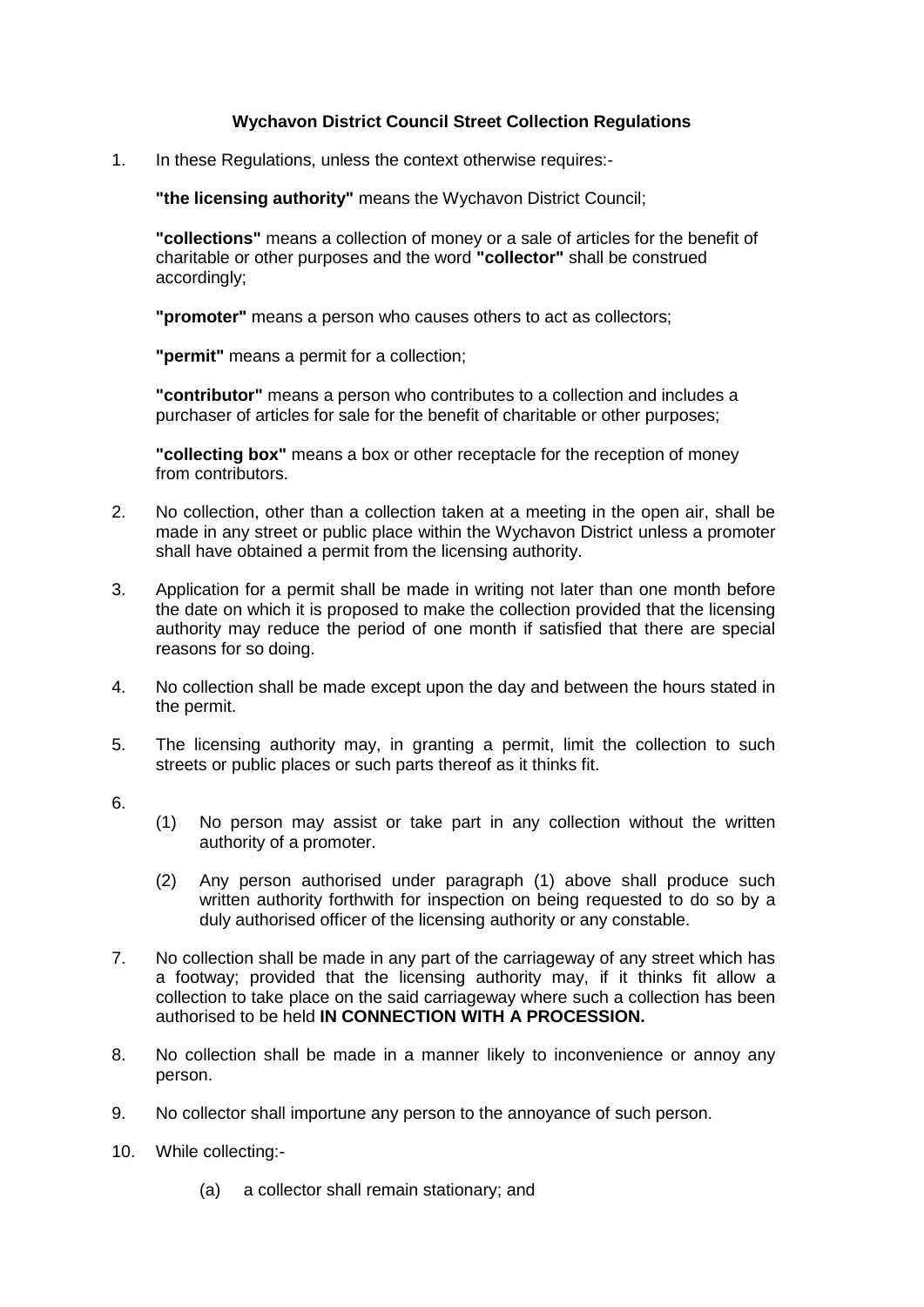(b) a collector or two collectors together shall not be nearer to another collector than 25 metres.

Provided that the licensing authority may, if it thinks fit, waive the requirements of this Regulation in respect of a collection which has been authorised to be held in connection with a procession.

- 11. No promoter, collector or person who is otherwise connected with a collection shall permit a person under the **AGE OF SIXTEEN YEARS** to act as a collector provided that the licensing authority may permit persons of **FOURTEEN YEARS OF AGE OR MORE** to act as collectors where it is satisfied that it is reasonable in the circumstances of a particular collection and that collectors under sixteen years of age will be accompanied by an adult.
- 12. (1) Every collector shall carry a collecting box;
	- (2) All collecting boxes shall be numbered consecutively and shall be securely closed and sealed in such a way as to prevent them being opened without the seal being broken;
	- (3) All money received by a collector from contributors shall immediately be placed in a collecting box;
	- (4) Every collector shall deliver, unopened, all collecting boxes in his possession to a promoter.
- 13. A collector shall not carry or use any collecting box, receptacle or tray which does not bear displayed prominently thereon the name of the charity or fund which is to benefit nor any collecting box which is not duly numbered.
- 14. (1) Subject to paragraph (2) below a collecting box shall be opened in the presence of a promoter and another responsible person.
	- (2) Where a collecting box is delivered, unopened, to a bank, it may be opened by an official of the bank.
	- (3) As soon as a collecting box has been opened, the person opening it shall count the contents and shall enter the amount with the number of the collecting box on a list which shall be certified by that person.
- 15. (1) No payment shall be made to any collector.
	- (2) No payment shall be made out of the proceeds of a collection, either directly or indirectly, to any other person connected with the promotion or conduct of such collection for, or in respect of services connected therewith, except such payments as may have been approved by the licensing authority
- 16. (1) Within **ONE MONTH** after the date of any collection the person to whom a permit has been granted shall forward to the licensing authority:-
	- (a) a statement in the form set out in the Schedule to these Regulations, or in a form to the like effect, showing the